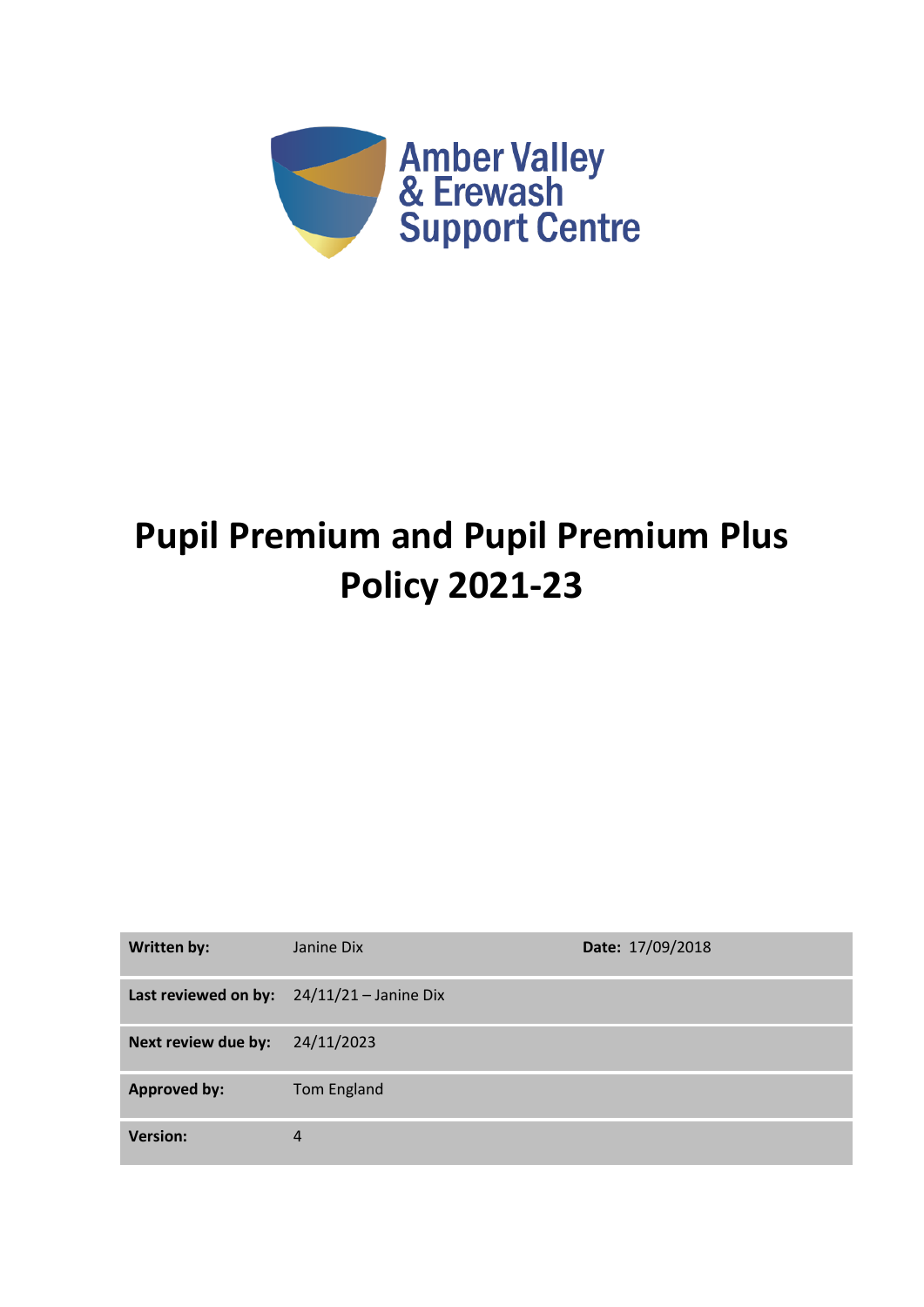# **Aims**

This policy aims to:

- Provide background information about the pupil premium grant so that all members of the academy community understand its purpose and which pupils are eligible
- Set out how the academy will make decisions on pupil premium spending
- Summarise the roles and responsibilities of those involved in managing the pupil premium in the academy.

## **Legislation and guidance**

This policy is based on the pupil premium conditions of grant guidance (2021-22), published by the Education and Skills Funding Agency. It is also based on guidance from the Department for Education (DfE) on virtual school Heads' responsibilities concerning the pupil premium, and the service premium. In addition, this policy refers to the DfE's information on what academies should publish online and complies with our funding agreement and articles of association.

## **Purpose of the grant**

The pupil premium grant is additional funding allocated to publicly funded schools and academies to raise the attainment of disadvantaged pupils and support pupils with parents in the armed forces.

The academy will use the grant to support these groups, which comprise pupils with a range of different abilities, to narrow any achievement gaps between them and their peers.

We also recognise that not all pupils eligible for pupil premium funding will have lower attainment than their peers. In such cases, the grant will be used to help improve pupils' progress and attainment so that they can reach their full potential.

## **Use of the grant**

We will publish information on the academy's use of the pupil premium on the academy website in line with the requirements set out in our funding agreement and the DfE's guidance on what academies should publish online. We will publish our pupil premium strategy annually using the standard Gov.UK template.

From academic year 2021 to 2022, schools must demonstrate how their spending decisions are informed by research evidence, making reference to a range of sources including the Education Endowment Foundation's (EEF) toolkit. In line with the EEF's pupil premium guide, activities should include those that:

- support the quality of teaching, such as staff professional development;
- provide targeted academic support, such as tutoring; and
- tackle non-academic barriers to success in school, such as attendance, behaviour and social and emotional support.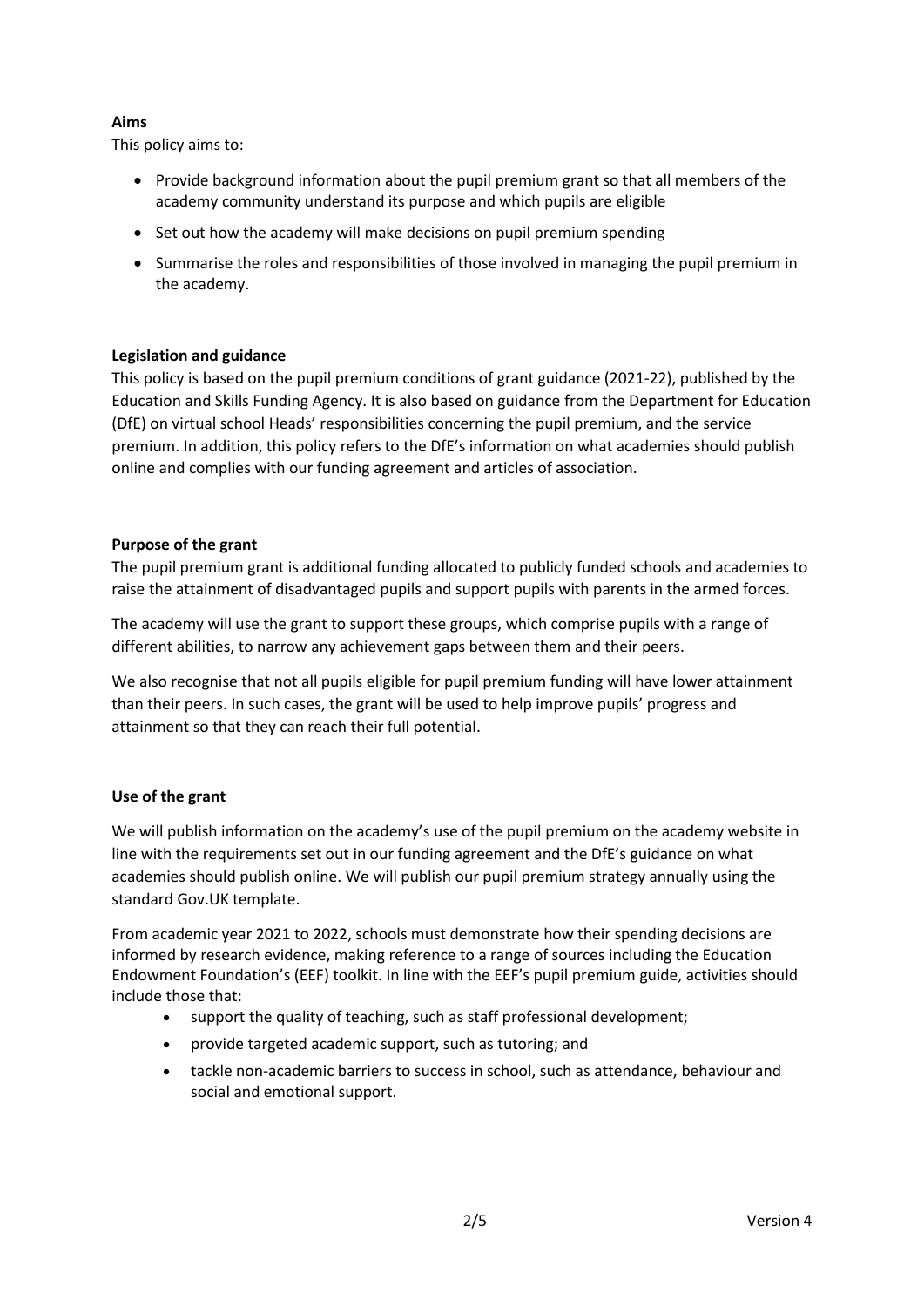## **Eligible pupils**

The pupil premium is allocated to the academy based on the number of eligible pupils in years 3 to 11. Eligible pupils fall into the categories explained below.

## **Ever 6 free school meals**

Pupils recorded in the most recent January census who are known to have been eligible for free school meals at any point in the last 6 years (as determined by the DfE's latest conditions of grant guidance). This includes pupils first known to be eligible for free school meals in the most recent January census.

It does not include pupils who received universal infant free school meals but would not have otherwise received free lunches.

## **Looked after children**

Pupils who are in the care of, or provided with accommodation by, a local authority in England or Wales.

## **Post-looked after children**

Pupils recorded in the most recent January census and alternative provision census who were looked after by an English or Welsh local authority immediately before being adopted, or who left local authority care on a special guardianship order or child arrangements order.

## **Ever 6 service children**

Pupils:

- With a parent serving in the regular armed forces
- Who have been registered as a 'service child' in the census at any point in the last 6 years (as determined by the DfE's latest conditions of grant guidance), including those first recorded as such in the most recent January census
- In receipt of a child pension from the Ministry of Defence because one of their parents died while serving in the armed forces

## **Roles and responsibilities**

## **Headteacher and senior leadership team**

The Headteacher and senior leadership team are responsible for:

- Keeping this policy up to date, and ensuring that it is implemented across the academy
- Ensuring that all academy staff are aware of their role in raising the attainment of disadvantaged pupils and supporting pupils with parents in the armed forces
- Planning pupil premium spending and keeping this under constant review, using an evidencebased approach and working with virtual school heads where appropriate
- Monitoring the attainment and progress of pupils eligible for the pupil premium to assess the impact of the academy's use of the funding
- Reporting on the impact of pupil premium spending to the Governing Body on an ongoing basis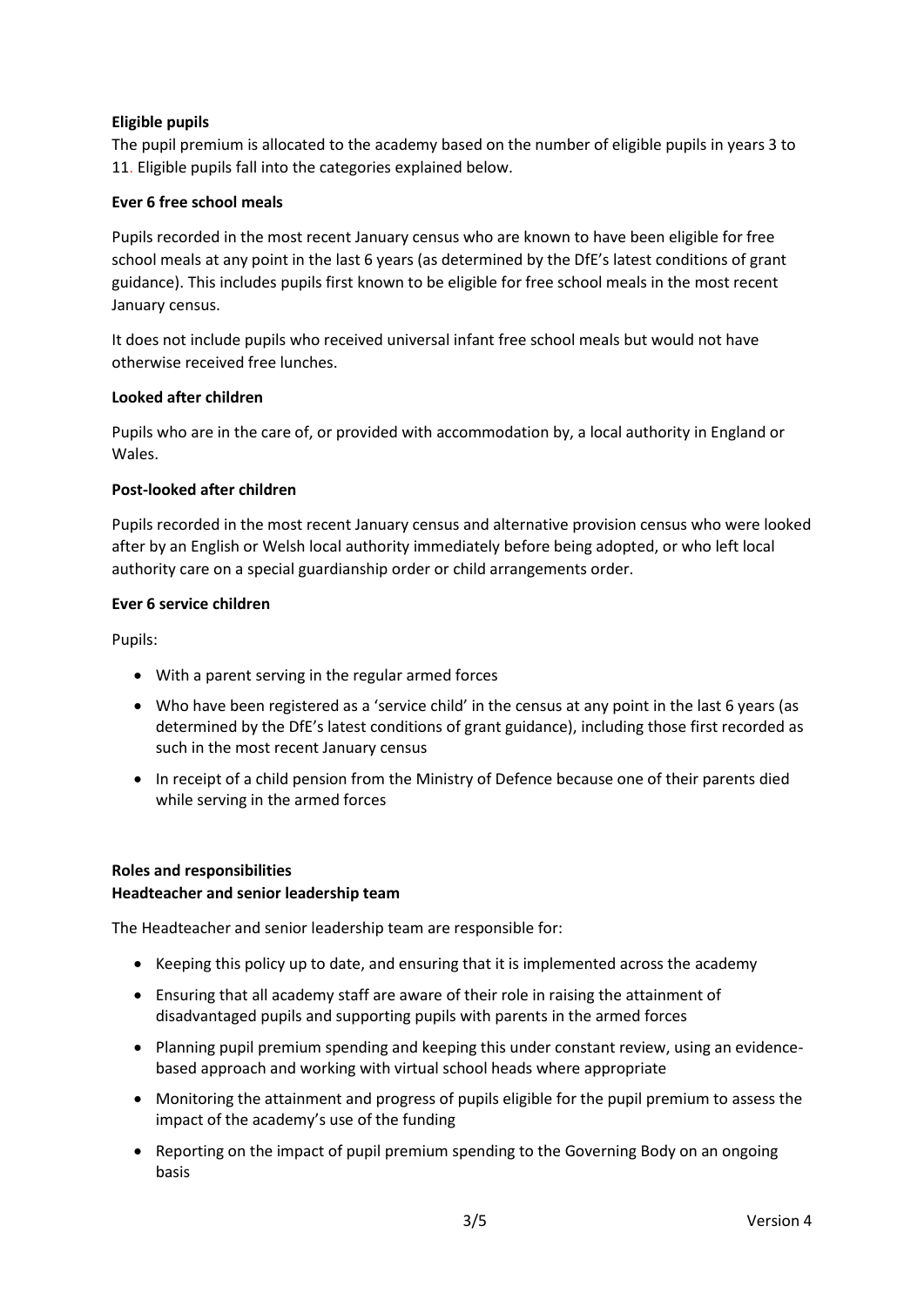- Publishing information on the academy's use of the pupil premium on the academy website, as required by our funding agreement and in line with guidance from the DfE
- Providing relevant training for staff, as necessary, on supporting disadvantaged pupils and raising attainment.

## **Governors**

The Governing Body is responsible for:

- Holding the Headteacher to account for the implementation of this policy
- Ensuring the academy is using pupil premium funding appropriately, in line with the rules set out in the conditions of grant
- Monitoring the attainment and progress of pupils eligible for the pupil premium, in conjunction with the Headteacher, to assess the impact and effectiveness of the academy's use of the funding
- Monitoring whether the academy is ensuring value for money in its use of the pupil premium
- Challenging the Headteacher to use the pupil premium in the most effective way
- Setting the academy's ethos and values around supporting disadvantaged members of the academy community

## **Other academy staff**

All academy staff are responsible for:

- Implementing this policy on a day-to-day basis
- Setting high expectations for all pupils, including those eligible for the pupil premium
- Identifying pupils whose attainment is not improving in response to interventions funded by the pupil premium, and highlighting these individuals to the senior leadership team
- Sharing insights into effective practice with other academy staff.

## **Virtual school Headteachers**

Virtual school Heateachers are responsible for managing pupil premium funding for children looked after by a local authority and allocating it to schools and academies. Their responsibilities include, but are not limited to:

- Identifying the eligible looked after children and informing the local authority
- Making sure methods for allocating and spending ensure that looked after children benefit without delay
- Working with each looked after child's educational setting to put together a personal education plan, agree how pupil premium funding will be spent to the meet the need identified in this plan, and ensure the funding is spent in this way
- Demonstrating how pupil premium funding is raising the achievement of looked after children